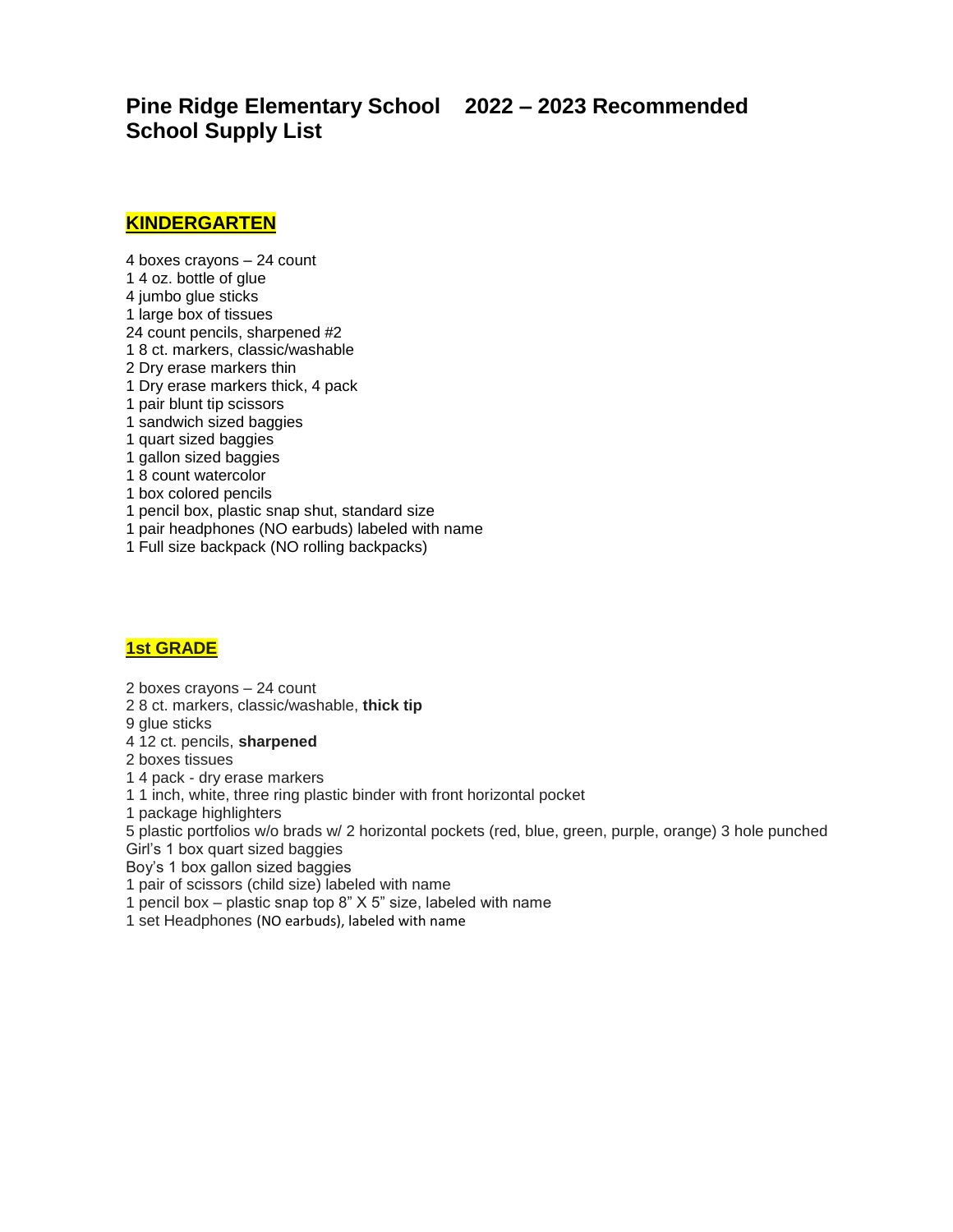## **2nd GRADE**

1 8 ct. markers, classic/washable

- 9 glue sticks
- 1 24 count box twistable crayons
- 1 24 count crayons
- 3 wide ruled composition notebooks (red, yellow, and black), **NO spirals**
- 1 plastic pencil box, snap top, 8" x 5"
- 1 wooden ruler w/ inches/centimeter
- 4 plastic folders, 3-hole punch, (red, yellow, black and green), **NO brads**
- 1 1" 3 ring binders (white view)
- 1 5" scissors, pointed tip
- 3 3" X 3" sticky notes
- 1 pink eraser
- 1 1 box quart sized baggies Girls only
- 1 1 box gallon sized baggies Boys only
- 1 yellow highlighter

48 #2 **sharpened** pencils

- 1 box of tissues
- 1 Dry erase markers, 4 pack
- 1 set of headphones (NO earbuds)

# **3rd GRADE**

1 24 count crayons 1 package pencil cap eraser 1 small pencil sharpener with cap 1 boxes of tissue 1 5" scissors 1 twelve inch ruler (inch & cm) 8 glue sticks 1 package highlighters (yellow, pink, green, blue) 1 pencil box 1 large pink eraser 8 ct. classic/washable markers 24 #2 pencils – **sharpened** 4 folders with horizontal pockets, no brads 1 package loose leaf wide-ruled lined paper 2 12 count, colored pencils 2 4 pack dry erase markers 2 wide-ruled composition notebooks 1 1 1/2"-3 ring binder 5 notebook dividers 3 3"x3" sticky notes, 100/pad 3 wide ruled spiral notebooks 2 black felt tip markers **Students with last names beginning with:**  A-L 1 box Gallon sized baggies M-Z 1 box quart sized baggies 1 set of headphones (NO earbuds)